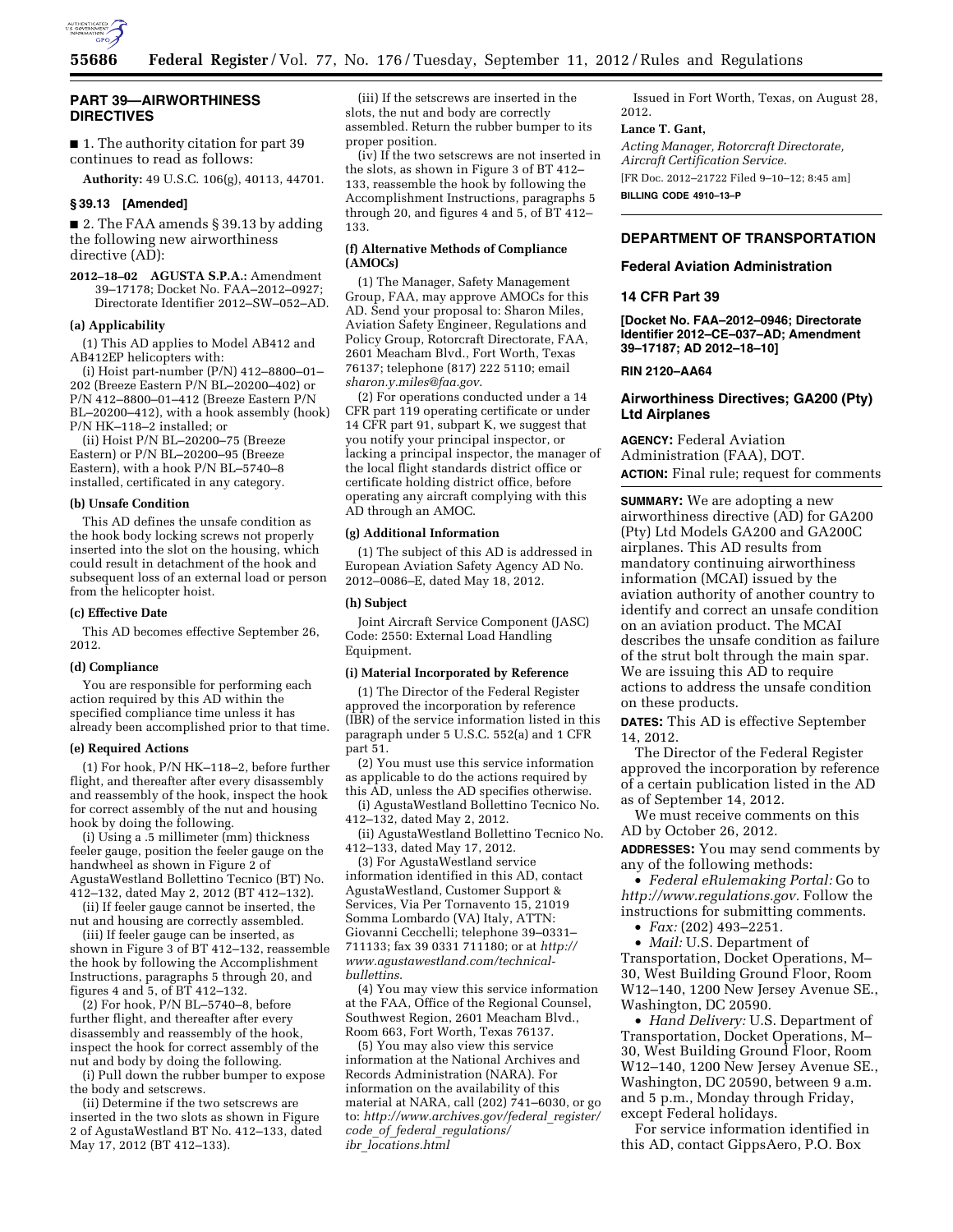881, Morwell, Victoria 3840, Australia, telephone: + 61 (0) 3 5172 1200; fax + 61 (0) 3 5172 1201; email: *[support@](mailto:support@gippsaero.com) [gippsaero.com;](mailto:support@gippsaero.com)* Internet: *[www.](http://www.gippsaero.com) [gippsaero.com.](http://www.gippsaero.com)* You may review copies of the referenced service information at the FAA, Small Airplane Directorate, 901 Locust, Kansas City, Missouri 64106. For information on the availability of this material at the FAA, call (816) 329–4148.

## **Examining the AD Docket**

You may examine the AD docket on the Internet at *[http://www.regulations.](http://www.regulations.gov) [gov;](http://www.regulations.gov)* or in person at the Docket Management Facility between 9 a.m. and 5 p.m., Monday through Friday, except Federal holidays. The AD docket contains this AD, the regulatory evaluation, any comments received, and other information. The street address for the Docket Office (telephone (800) 647– 5527) is in the **ADDRESSES** section. Comments will be available in the AD docket shortly after receipt.

# **FOR FURTHER INFORMATION CONTACT:**

Doug Rudolph, Aerospace Engineer, FAA, Small Airplane Directorate, 901 Locust, Room 301, Kansas City, Missouri 64106; telephone: (816) 329– 4059; fax: (816) 329–4090; email: *[doug.](mailto:doug.rudolph@faa.gov) [rudolph@faa.gov.](mailto:doug.rudolph@faa.gov)* 

# **SUPPLEMENTARY INFORMATION:**

# **Discussion**

The Civil Aviation Safety Authority (CASA), which is the aviation authority for the Commonwealth of Australia, has issued AD AD/GA200/1, dated August 23, 2012 (referred to after this as ''the MCAI''), to correct an unsafe condition for the specified products. The MCAI states:

As a result of a reported case of failure of the strut bolt through the main spar on a GA200C aircraft, GippsAero has issued a mandatory service bulletin to alert operators and maintenance organisations and to provide inspection and rectification actions.

This Airworthiness Directive makes this inspection and rectification action mandatory. Failure to complete the actions required by this service bulletin may result in wing strut bolt failure, resulting in wing structural failure.

You may obtain further information by examining the MCAI in the AD docket.

## **Relevant Service Information**

GippsAero has issued Mandatory Service Bulletin SB–GA200–2012–08, Issue 1, dated August 22, 2012. The actions described in this service information are intended to correct the unsafe condition identified in the MCAI.

# **FAA's Determination and Requirements of the AD**

This product has been approved by the aviation authority of another country, and is approved for operation in the United States. Pursuant to our bilateral agreement with this State of Design Authority, they have notified us of the unsafe condition described in the MCAI and service information referenced above. We are issuing this AD because we evaluated all information provided by the State of Design Authority and determined the unsafe condition exists and is likely to exist or develop on other products of the same type design.

# **FAA's Determination of the Effective Date**

An unsafe condition exists that requires the immediate adoption of this AD. The FAA has found that the risk to the flying public justifies waiving notice and comment prior to adoption of this rule because failure to complete the actions required by this service bulletin may result in wing strut bolt failure, resulting in wing structural failure. Therefore, we determined that notice and opportunity for public comment before issuing this AD are impracticable and that good cause exists for making this amendment effective in fewer than 30 days.

# **Comments Invited**

This AD is a final rule that involves requirements affecting flight safety, and we did not precede it by notice and opportunity for public comment. We invite you to send any written relevant data, views, or arguments about this AD. Send your comments to an address listed under the **ADDRESSES** section. Include ''Docket No. FAA–2012–0946; Directorate Identifier 2012–CE–037– AD'' at the beginning of your comments. We specifically invite comments on the overall regulatory, economic, environmental, and energy aspects of this AD. We will consider all comments received by the closing date and may amend this AD because of those comments.

We will post all comments we receive, without change, to *[http://www.](http://www.regulations.gov) [regulations.gov,](http://www.regulations.gov)* including any personal information you provide. We will also post a report summarizing each substantive verbal contact we receive about this AD.

#### **Costs of Compliance**

We estimate that this AD will affect 3 products of U.S. registry. We also estimate that it would take about 2 work-hours per product to comply with the basic requirements of this AD. The

average labor rate is \$85 per work-hour. Required parts would cost about \$0 per product.

Based on these figures, we estimate the cost of the AD on U.S. operators to be \$510, or \$170 per product.

In addition, we estimate that any necessary follow-on actions would take about 2 work-hours and require parts costing \$400 for a cost of \$570 per product. We have no way of determining the number of products that may need these actions.

# **Authority for This Rulemaking**

Title 49 of the United States Code specifies the FAA's authority to issue rules on aviation safety. Subtitle I, section 106, describes the authority of the FAA Administrator. ''Subtitle VII: Aviation Programs,'' describes in more detail the scope of the Agency's authority.

We are issuing this rulemaking under the authority described in ''Subtitle VII, Part A, Subpart III, Section 44701: General requirements.'' Under that section, Congress charges the FAA with promoting safe flight of civil aircraft in air commerce by prescribing regulations for practices, methods, and procedures the Administrator finds necessary for safety in air commerce. This regulation is within the scope of that authority because it addresses an unsafe condition that is likely to exist or develop on products identified in this rulemaking action.

## **Regulatory Findings**

We determined that this AD will not have federalism implications under Executive Order 13132. This AD will not have a substantial direct effect on the States, on the relationship between the national government and the States, or on the distribution of power and responsibilities among the various levels of government.

For the reasons discussed above, I certify that this AD:

(1) Is not a ''significant regulatory action'' under Executive Order 12866,

(2) Is not a ''significant rule'' under the DOT Regulatory Policies and Procedures (44 FR 11034, February 26, 1979),

(3) Will not affect intrastate aviation in Alaska, and

(4) Will not have a significant economic impact, positive or negative, on a substantial number of small entities under the criteria of the Regulatory Flexibility Act.

### **List of Subjects in 14 CFR Part 39**

Air transportation, Aircraft, Aviation safety, Incorporation by reference, Safety.